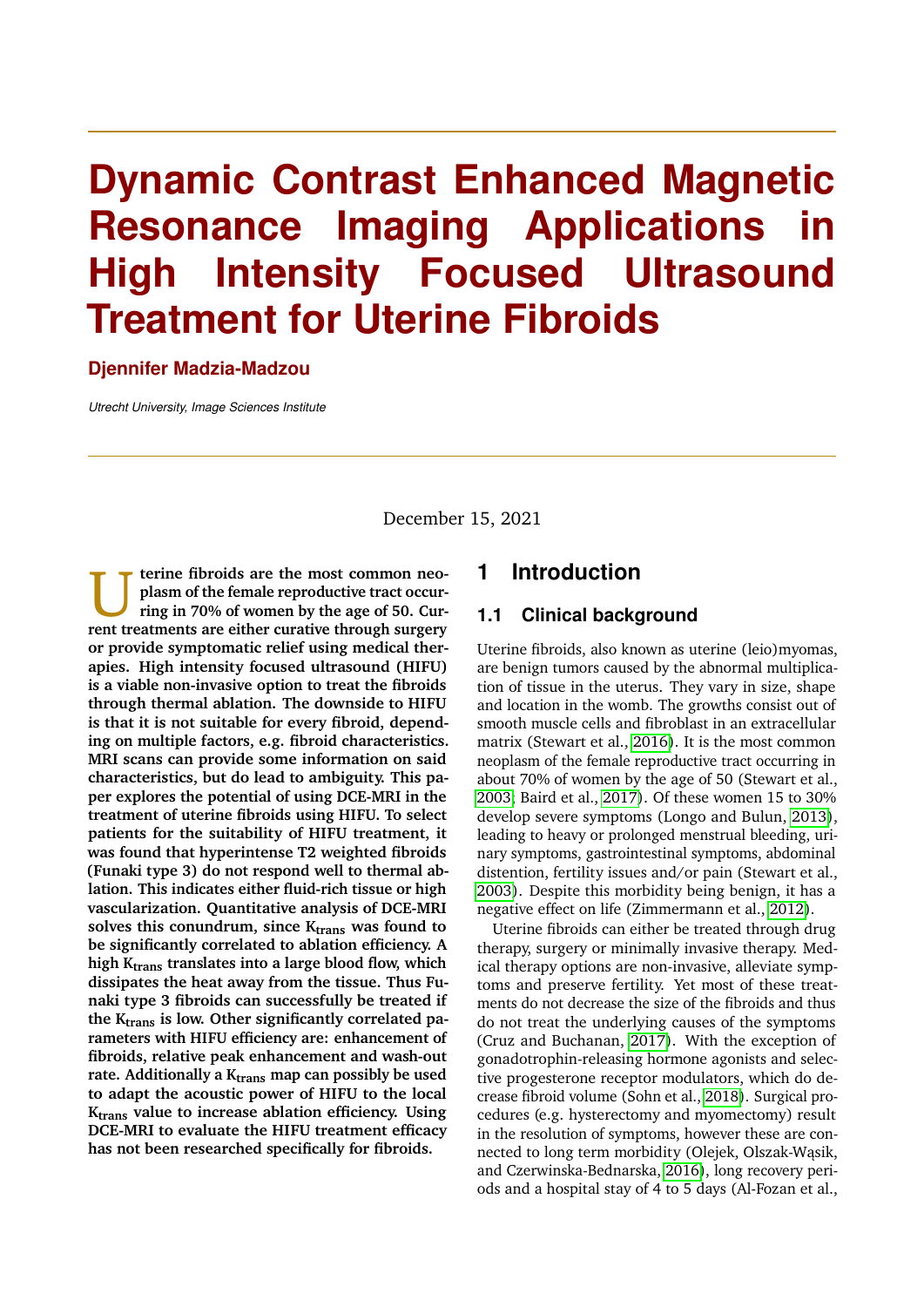[2002\)](#page-6-0). Making it an economic and social strain on the healthcare system (Vilos et al., [2015;](#page-8-5) Verpalen et al., [2020a\)](#page-8-6).

Minimally-invasive treatments include uterine artery embolization, hysteroscopic resection and magnetic resonance-high intensity focused ultrasound (MR-HIFU). MR-HIFU is the most cost effective per qualityadjusted life-year gained (Zowall et al., [2008;](#page-9-1) Babashov et al., [2015;](#page-7-2) Kong et al., [2014\)](#page-7-3). Furthermore the treatment results in shorter recovery times and less prescription medications used due to differences in reported pain (Barnard et al., [2017\)](#page-7-4).

## **1.2 Technical background**

#### **1.2.1 HIFU**

HIFU is a method to focus beams of ultrasound into one spot by setting the transducers in a concave shape. The focused ultrasound beams reach an intensity of greater than 5  $\mathrm{W/cm^2}$  (Copelan et al., [2015\)](#page-7-5). The tissue in the focal area consequently increases in temperature, which induces coagulative necrosis (Siedek et al., [2019\)](#page-8-7). The surrounding tissue outside of the focal point remains unaffected, making this a very precise way to ablate tissue. Monitoring is needed to target the specific tissue within the body. Therefore is HIFU often used simultaneously with MRI to provide guidance. MRI constructs 3D anatomical images and allows tissue temperature to be mapped (Haar, [2016\)](#page-7-6).

In the treatment of uterine fibroids using MR-HIFU, first a pre-scan is made using MRI for screening purposes. Secondly, HIFU is used to ablate the fibroids. Lastly, a contrast-enhanced MR post-treatment scan is used to evaluate the treatment. The non-perfused volume (NPV) is measured from an MR image after intravenous administration of a contrast agent and used to determine the effectively ablated fibroid tissue (Elhelf et al., [2018\)](#page-7-7). A higher NPV to fibroid volume ratio (NPV%) indicates greater tumor shrinkage, lower retreatment rates and an increase of symptom relief (Leblang, Hoctor, and Steinberg, [2010;](#page-8-8) Verpalen et al., [2019;](#page-8-9) Mindjuk et al., [2015\)](#page-8-10). Reintervention is also negatively correlated to NPV% as the regrowth of fibroids is less likely when a bigger portion of the tissue is ablated (Stewart et al., [2007\)](#page-8-11).

The effectiveness of MR-HIFU depends on multiple factors. The MRI pre-scan is therefore needed to deduce the suitability for the treatment. The location of the uterus and fibroids, as well as the type of the fibroids have an effect on the delivery of thermal energy (Peng et al., [2015\)](#page-8-12). Characteristics of the fibroid, like vascularization, fluid-richness or degeneration, lowers the efficacy of ablation using HIFU (Funaki et al., [2007\)](#page-7-8). Thus showing the importance of providing a personalized treatment plan for patients with uterine fibroids to increase clinical success with low complication rate (Mindjuk et al., [2015\)](#page-8-10).

HIFU can transport energy in the form of waves

through materials easily, except for bone and air. When it reaches the desired focal point, it heats up the area because of friction and cavitation. Temperatures higher than 56°C for at least one second induce coagulative necrosis (Guzman et al., [2005\)](#page-7-9). A combination of acute and delayed treatment effects reduce the size of the fibroid. Acute treatment effects include protein denaturation, cell membrane collapse, a stop in DNA polymerase and enzyme activity and mitochondrial dysfunction (Chu and Dupuy, [2014\)](#page-7-10). Delayed treatment effects, such as induction of apoptosis, ischaemia caused by vascular damage and inflammatory response, occur after the ablation. The amount of energy absorbed, which is converted to heat, is tissue dependent. The ability of the fibroids to heat up is essential to induce the necrosis during the HIFU treatment.

### **1.2.2 DCE-MRI**

Contrast enhanced magnetic resonance imaging is currently used as an evaluation method for the treatment of uterine fibroids using HIFU by injecting an approved low-molecular-weight gadolinium-based contrast agent. The method visualizes the NPV, which is depicted as non-enhanced tissue (Funaki et al., [2007\)](#page-7-8). Dynamic contrast enhanced magnetic resonance imaging (DCE-MRI) is used to get more information on the microcirculation of a tissue. More information on blood flow in the capillaries and the exchange between blood and extravascular space can be obtained using this method compared to contrast enhanced magnetic resonance imaging.

The blood flows from the arteries to the organs, where the arteries branch into capillaries. The speed and pressure of the blood flow is greatly reduced in the capillaries. This is where an exchange between blood and tissue happens, including hormones, nutrients and heat. Capillary permeability is the exchange between blood and interstitial space (Cuenod and Balvay, [2013\)](#page-7-11). Neoplasms like uterine fibroids undergo a genesis of new and immature capillary networks (Walocha, Litwin, and Miodoński, [2003\)](#page-9-2). These are different morphologically and functionally compared to normal tissue. Depending on the technique used, information on both blood flow and permeability can be extracted using DCE-MRI in a region of interest. Through (semi-)quantitative analysis, properties like vessel permeability, tissue volume fractions and vessel surface area can be derived (Gordon et al., [2014\)](#page-7-12).

The principle is that the injected contrast agent is paramagnetic and thus increases the signal intensity by decreasing the longitudinal and transverse relaxation time as it disperses through the tissue (Ibrahim, Hazhirkarzar, and Dublin, [2021\)](#page-7-13). A scan is made without the contrast agent to generate a baseline. During and after the injection of contrast agent a signal is measured over time, acquiring a time intensity curve in a particular region of interest. By directly analyzing the curve, semi-quantitative metrics can be derived. These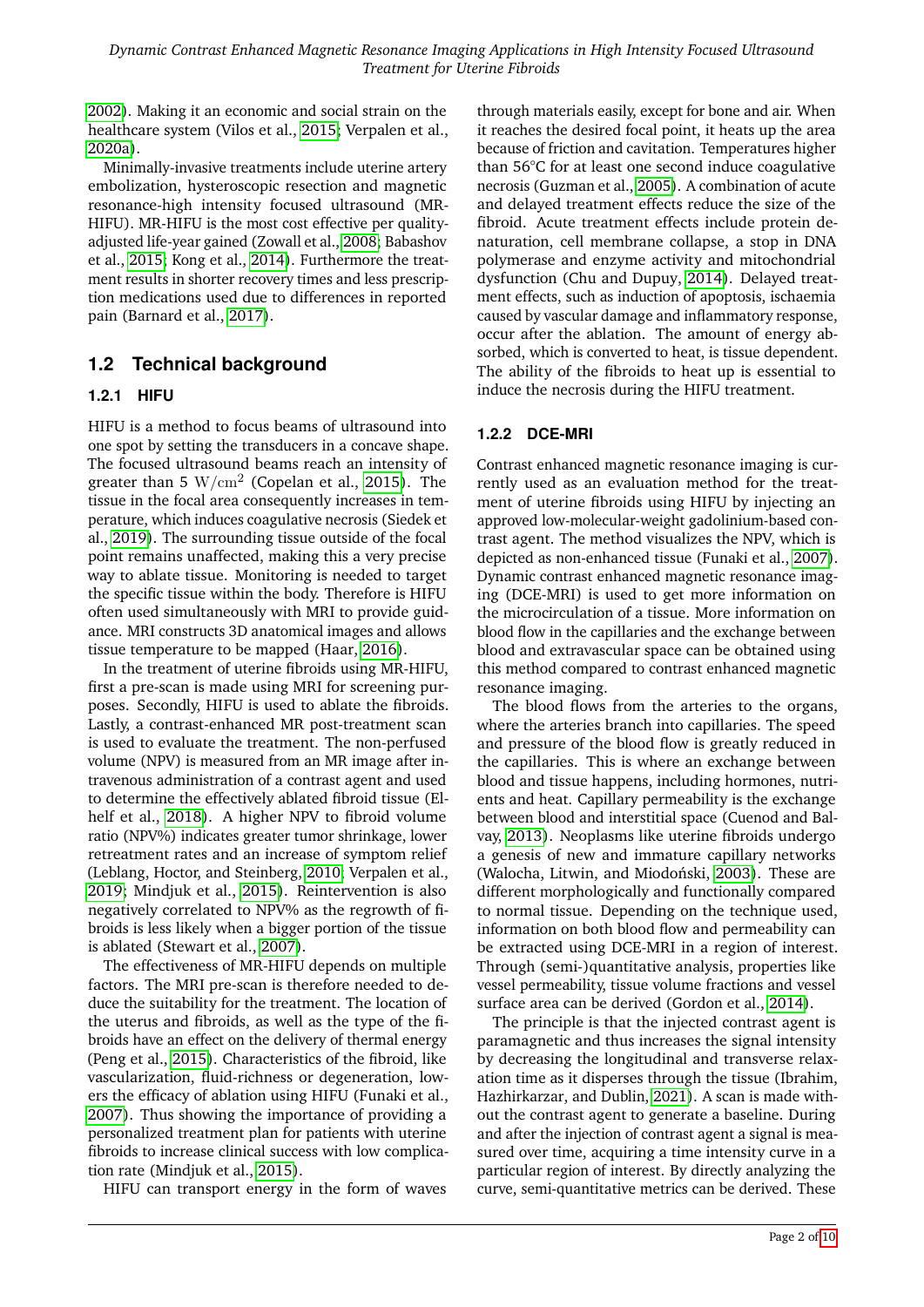metrics do mirror physiological effects, however due to subjective factors it is difficult to compare the results (Gordon et al., [2014\)](#page-7-12). Parameters such as peak enhancement, relative peak enhancement, time to peak, wash-in rate, and washout rate can be used to analyze the perfusion of tissue as depicted in figure [1](#page-3-0) (Kim et al., [2014b\)](#page-7-14). (Relative) peak enhancement is the difference between the maximum signal intensity after administration of the contrast agent and the signal intensity of the baseline image. Time to peak is the time from contrast agent administration to peak enhancement. Wash-in rate is the maximum slope of the signal intensity curve while reaching peak enhancement and wash-out rate is the maximum absolute slope between the peak and end of the dynamic (Kim et al., [2014b\)](#page-7-14).

The appeal of DCE-MRI lies in the ability to do quantitative analyses, which inform on physiological effects in absolute numbers. Making it possible to define an objective threshold. This analysis relies on mathematical model fitting. Pharmacokinetic features are extracted by the many parameters from the model. The most common model used to analyze DCE-MRI data is the Kety/Tofts model (Tofts, [1997\)](#page-8-13). Quantitative physiological properties are estimated using said model, such as  $K_{trans}$ ,  $K_{ep}$ ,  $V_e$ ,  $V_p$ . The mentioned parameters are depicted in figure [2](#page-4-0) (Yan, Sun, and Shen, [2017\)](#page-9-4).  $V_p$  is the fractional plasma volume.  $V_e$  is the fractional volume of the extravascular extracellular space (EES).  $K_{en}$ is the movement between EES and plasma.  $K_{trans}$  is the transfer constant and it has multiple physiological interpretations depending on the permeability and blood flow. If permeability is high, the  $K_{trans}$  will reflect blood flow. This situation is reflected in the Kety model. If permeability is low, it is the permeability-surface area product (PS), which defines the movement between plasma and EES (Tofts et al., [1999\)](#page-8-14). Tissue blood flow is defined as the blood flow from the capillaries entering and exiting a volume of tissue. Tissue blood volume is the volume of capillary blood contained in the region of interest. The PS is the flow of molecules to a volume of tissue.

## **1.3 Purpose**

During the management of uterine fibroids using MR-HIFU, assessing if the fibroids are suitable for the treatment increases the clinical success (Mindjuk et al., [2015\)](#page-8-10). The state of the art is to use MRI to perform a pre-selection before the treatment and evaluate the efficiency after the treatment. DCE-MRI potentially provides more information on the vascular network supplying the fibroid. The purpose of this paper is to determine how the use of DCE-MRI potentially adds value to the prediction of HIFU ablation efficiency and to the evaluation of HIFU treatment of uterine fibroids.

## **2 Clinical application**

## **2.1 Prediction**

Tumor tissue with a high blood perfusion show to have a higher heat tolerance (Chen et al., [1993;](#page-7-15) Yoon et al., [2010\)](#page-9-5). The correlation between heat absorbance and perfusion has been observed specifically with HIFU as well (Wiart et al., [2007\)](#page-9-6). The Funaki classification divides fibroids into three different categories, which are correlated with clinical success rate. Funaki type 1 fibroids have a low intensity on T2 weighted MR images and are easily treated with HIFU. Funaki type 3 have a high intensity on said images and are often rather unresponsive to HIFU treatment (Funaki et al., [2007\)](#page-7-8). Funaki type 2 falls in between, where successful HIFU treatment is attainable. A high signal intensity on T2 weighted MRI is seen in tissues with a long T2 relaxation time. This is the case in tissues with a high water content. This can be translated into a large amount of interstitial fluid, blood volume or blood flow (Verpalen et al., [2020b\)](#page-8-15). The heat capacity of water is high. Meaning that when tissue has a high concentration of fluids, it results in a slower rate of temperature increase in the focal point. When the blood flow is high, the temperature disperses from the focus, since blood has a lower temperature (Yoon et al., [2010\)](#page-9-5). These two mechanism both result in more difficulty heating the tissue, but the underlying reason for this phenomena differs.

#### **2.1.1 Semi-quantitative analysis**

In order to make a distinction between a high water content and a high blood flow, Yoon et al., [2010](#page-9-5) used a dynamic contrast enhanced MRI scan on a Funaki type 3 fibroid. If the contrast agent shows a delayed enhancement in the fibroid tissue in the T1 weighted scan, the conclusion is made that the high T2 weighted signal intensity is due to high water content and not high vascularity. Enhancement is defined as the signal intensity compared to the myometrium after the administration of a contrast agent. Hence a lower signal intensity found in the fibroid compared to the myometrium is defined as low enhancement and the same or higher signal intensity as high enhancement. Delayed enhancement is attributed to a fibroid if the enhancement is low 120 seconds after injection and high after 240 seconds. The time to peak enhancement is therefore longer compared to other fibroids. One case has shown that this particular characterization can be treated successfully using HIFU, as this fibroid type still is able to absorb enough energy to heat up sufficiently (Yoon et al., [2010\)](#page-9-5). Another study has observed the contrast agent in the fibroid based on a dynamic contrast enhanced imaging within 60 seconds after contrast agent administration. Three classifications have been made: slight enhancement, regular enhancement and irregular enhancement. The signals of the con-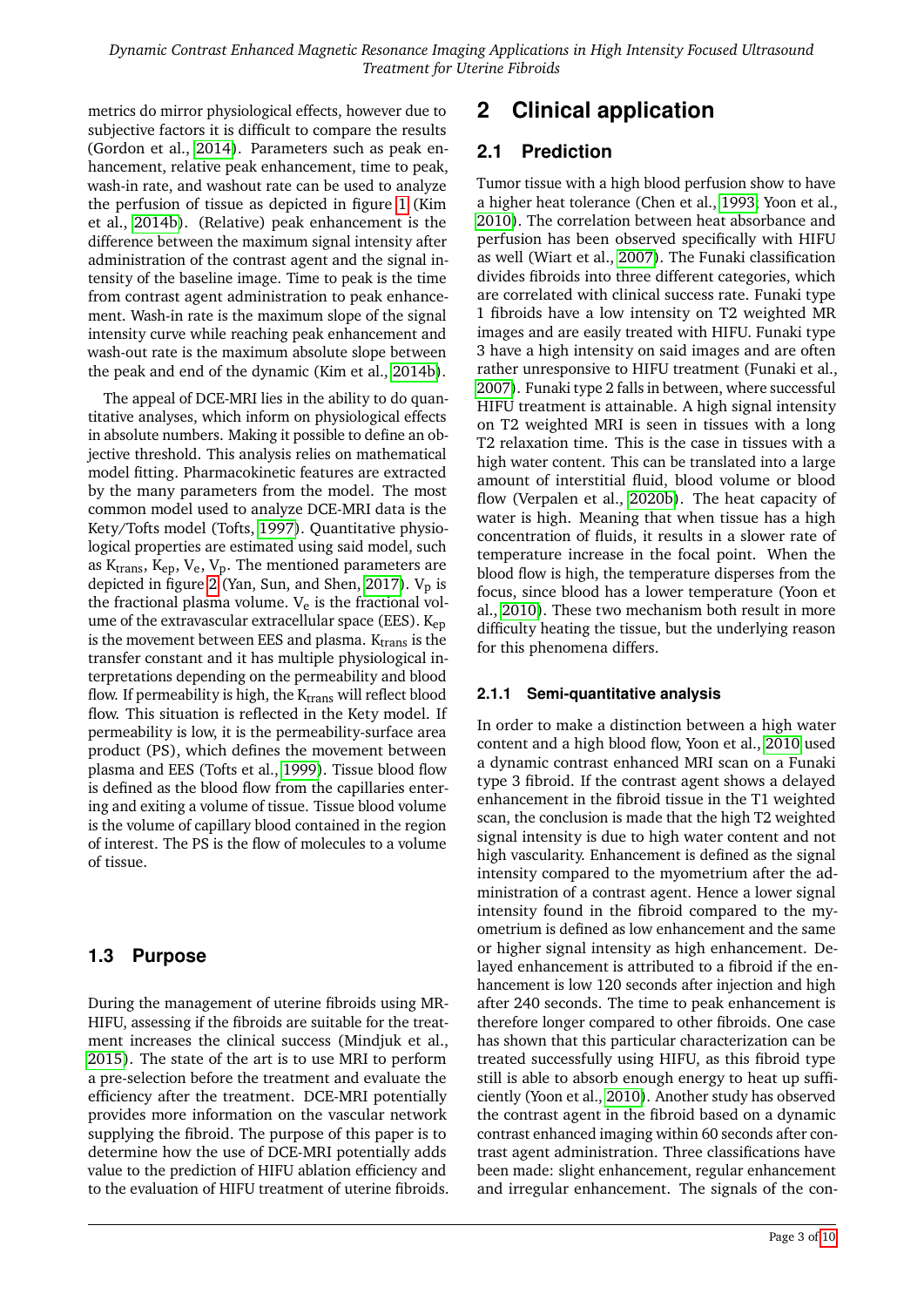*Dynamic Contrast Enhanced Magnetic Resonance Imaging Applications in High Intensity Focused Ultrasound Treatment for Uterine Fibroids*

<span id="page-3-0"></span>

**Figure 1:** *Example of a time intensity curve which is used to deduce semi-quantitative parameters with DCE-MRI. The signal intensity of a pixel is shown over time. The semi-quantitative parameters are depicted. The relative peak enhancement is the difference in signal intensity from the start to the peak. The time to peak is the difference in time from the administration of contrast agent to the peak. The wash-in and wash-out rate are the slope curve to the peak and from the peak, respectively (Kim et al., [2014b\)](#page-7-14).*

trast agent are yet again compared between the fibroid and the myometrium. If the signal was lower in the fibroid, it is classified as slight enhancement. If it is equal to or greater than the signal of the myometrium, it is classified as regular enhancement. Irregular enhancement means that the distribution of the signal is irregular as regions of both regular and slight enhancement are observed within the fibroid. In this study it was found that the fibroids with regular enhancement reacted poorly to HIFU treatment (Zhao, Chen, and Chen, [2016\)](#page-9-7). This is another case for vascularity affecting the energy deposition of HIFU observed using DCE-MRI with a semi-quantitative approach.

Kim et al., [2014a](#page-7-16) also focused on the semiquantitative parameters as a predictor of the efficiency of HIFU treatment. Univariate analysis showed that relative peak enhancement is significantly correlated to heating efficiency and ablation efficiencies. Heating efficiency is the estimated ablation volume compared to the intended volume defined by the measured temperature change during treatment. Ablation efficiency is measured by looking at the NPV% after the procedure. Relative peak enhancement signifies the peak enhancement value relative to the baseline enhancement before the administration of contrast agent. Values of relative peak enhancement under 220% are suggested as a screening guideline to increase HIFU efficiency. This cutoff value made the biggest difference in maximizing heating and ablation efficiency. Additionally, the washout rate was significant for ablation efficiency, which can complement the other parameters during screening. The other semi-quantitative parameters used in this research (peak enhancement, time to peak and wash-in rate) did not significantly correlate with the treatment outcome. In addition multivariate analysis showed that only T2 signal intensity ratio between the uterine fibroid and skeletal muscles is significantly correlated with both heating and ablation efficiency. Relative peak enhancement was just significantly correlated to heating efficiency using multivariate analysis. Concluding that T2 signal intensity ratio seemed to have had a stronger effect on predicting treatment efficiency compared to the perfusion parameters.

#### **2.1.2 Quantitative analysis**

Kim et al., [2011](#page-7-17) looked at the correlation between tissue perfusion and HIFU efficiency for uterine fibroids using DCE-MRI using quantitative analysis. To quantify the data, the extended Kety two-compartment model was used. The efficiency of the HIFU treatment was measured with NPV% and 240 EM. The latter indicates the theoretical area of tissue necrosis, since it is the biological equivalent of heating tissue at 43°C for 240 minutes (Sapareto and Dewey, [1984\)](#page-8-16). Using univariate and multivariate analysis, it was found that  $K<sub>trans</sub>$  is a statistically significant predictor for NPV%. In the same study the T2 signal intensity ratio between uterine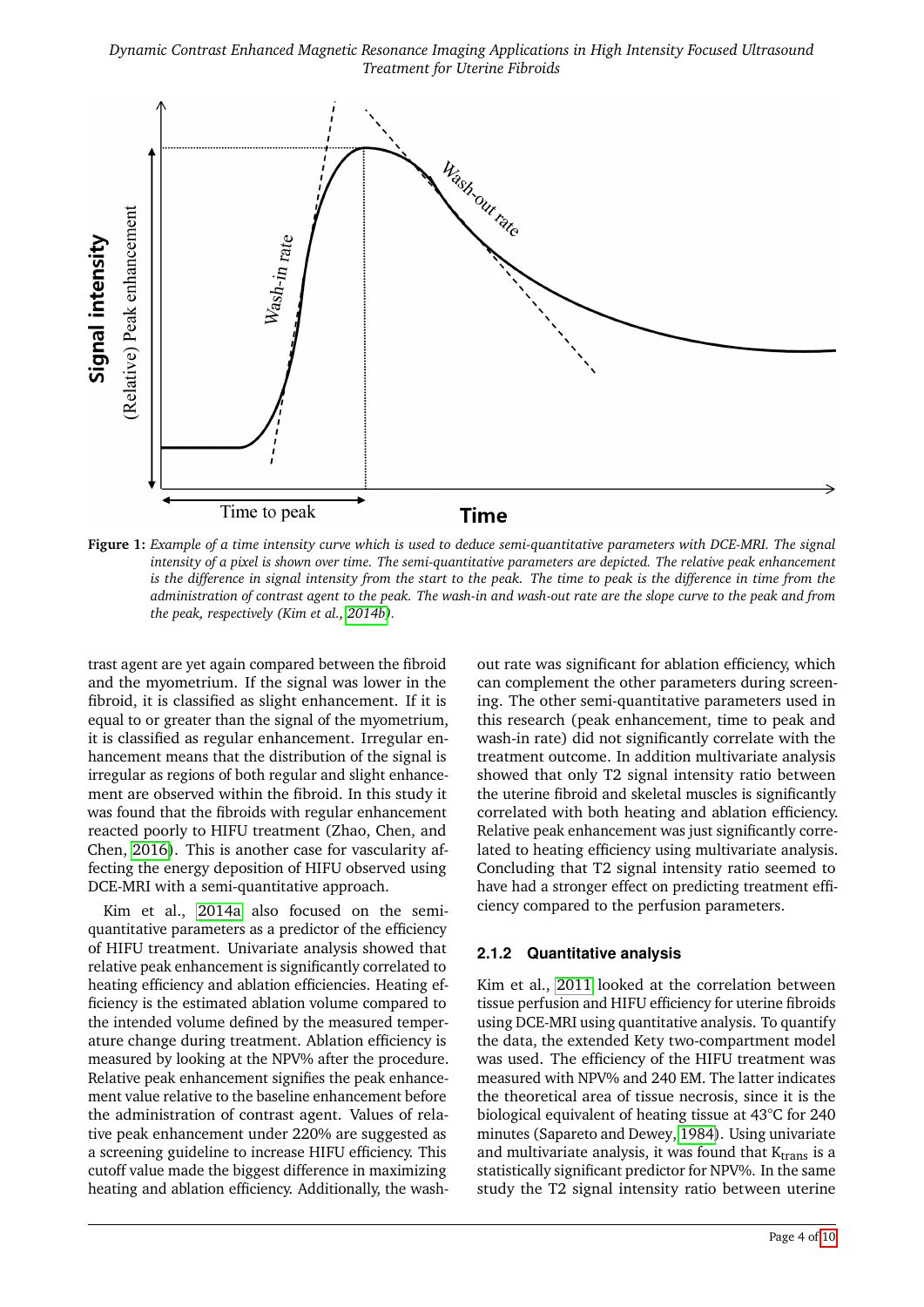<span id="page-4-0"></span>

**Figure 2:** *Physiological depiction of quantitative parameters of DCE-MRI from the Kety/Tofts model. The grey dots represent gadolinium. This is present in the blood vessels next to the red blood cells. The blood and contrast agent flow in and out of the vessel. While the blood flows from one side to the other, the contrast agent can diffuse into the extravascular extracellular space (EES). This is quantified with Ktrans. Ve signified the portion of contrast agent in the EES and Vp in the blood vessel. Kep indicates the movement of gadolinium from the EES back to the blood vessel (Yan, Sun, and Shen, [2017\)](#page-9-4).*

fibroids and skeletal muscles did not show a significant correlation with NPV% nor 240 EM, concluding that K<sub>trans</sub> provides better insights on the effectiveness of HIFU.

Liu et al., [2014](#page-8-17) builds further on this notion by exploring the idea of using this information during treatment by using two cases. The fibroids often do not show homogeneity when it comes to perfusion (Li et al., [2020\)](#page-8-18). It is theorized that  $K<sub>trans</sub>$  maps can provide information on vascularity within a fibroid. The HIFU beam can be altered in power when encountering different vascularity. Hypo-vascular regions need less energy to be ablated while the hyper-vascular regions need more. Consequently, K<sub>trans</sub> maps can be used to plan the sonification of a fibroid (Liu et al., [2014\)](#page-8-17).

Another study used the extended Tofts-Kety model to evaluate the correlation between DCE-MRI metrics and NPV%. The metrics that were taken into account are  $K_{trans}$ ,  $K_{ep}$ ,  $V_e$ ,  $V_p$ . The following T1 perfusion parameters were also examined: blood flow and blood volume. Only K<sub>trans</sub>, blood flow and blood volume showed a statistically significant correlation with the NPV% when dividing the patients in two groups. One group has an NPV% of equal or bigger than 70% after treatment and the other smaller than 70%. A high  $K_{trans}$  was again concluded to predict poor HIFU results. Combining K<sub>trans</sub> with blood flow provided the best predictions. Indicating that blood flow has a larger influence on HIFU compared to blood volume (Wei et al., [2018\)](#page-9-8).

## **2.2 Evaluation**

Evaluating the efficiency of HIFU treatment of uterine fibroids using DCE-MRI has not been investigated yet, so the technique is going to be explored with other neoplasms. Hijnen et al., [2012](#page-7-18) used DCE-MRI to look at tumors in rats after treating them with HIFU. A 2-parameter Tofts and Kermode model was used to extract the parameters.  $K_{trans}$  was the only constant which showed a significant decrease after treatment. Outside of the treated volume, the  $K_{trans}$  did not change significantly. Subsequently  $K<sub>trans</sub>$  was used to calculate the NPV by thresholding said constant(Hijnen et al., [2012\)](#page-7-18).

In one study prostate cancer DCE-MRI is used to detect local recurrences after HIFU ablation (Rouvière et al., [2010\)](#page-8-19). Residual tumors are hypervascular while the necrotic tissue is homogenous and hypovascular. The patients were screened using a T2 weighted MR image and a DCE image. Suspicious areas were compared and targeted biopsies were taken based on information of the images next to routine biopsies. Tissues were considered suspicious when the time-to-peak was low and it showed a high relative peak enhancement on DCE-MRI. It was found that using DCE imaging was useful for locating residual tumors compared to the T2 weighted MR images .

HIFU induces more vascular alterations than the commonly analyzed NPV. Using DCE-MRI has the potential of providing more detailed information on the pathophysiological changes post-HIFU treatment. Jacobs et al., [2015](#page-7-19) studied this in a tumor model in the hind limbs of mice. Directly after HIFU treatment it was observed that the NPV overestimates the volume compared to histology derived non-viable tissue. After 3 days the two evaluation methods were in better agreement. The NPV directly after HIFU treatment significantly increases and after 3 days decreases slightly again. Additionally it is probable that the histology derived non-viable volume increases, due to the delayed cell death responses of HIFU. The tumor vasculature surrounding the ablated region gets damaged, which induces necrosis at a later stage. However this is difficult to prove since the animals were sacrificed to gather the histology derived information. With DCE-MRI it was found that the central ablation zone had a low  $K<sub>trans</sub>$  and  $V<sub>e</sub>$ . The zone next to it has low  $K<sub>trans</sub>$  and high  $V_e$ . This region has signs of structural disruption, hemorrhage, vacuolation and vascular congestion. The region further away from the central zone has high  $K<sub>trans</sub>$  and high  $V<sub>e</sub>$ . This is associated with edema, inflammation, increased vascular permeability and hyperemia. This method can provide more information on the consequences of vascular alterations in tumor tissue (Jacobs et al., [2015\)](#page-7-19).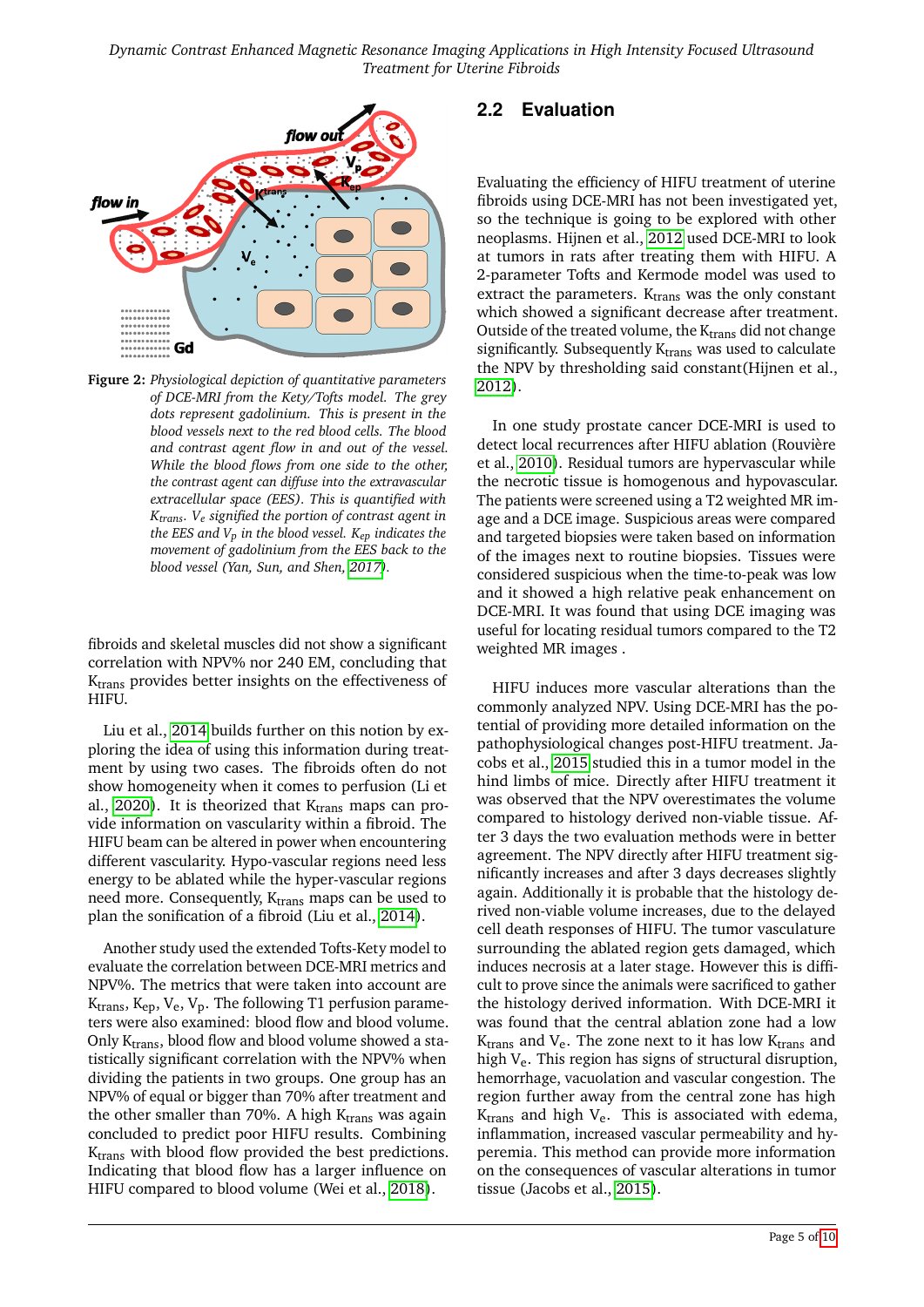# **3 Discussion**

The potential added value of using DCE-MRI in the HIFU treatment of uterine fibroids can be divided in two parts. It can be used as a predictor of treatment efficiency or to evaluate the treatment. The Funaki classification shows that T2 weighted hyperintense fibroids do not respond well to HIFU. This could either indicate a large blood flow or blood volume. This can be narrowed down using DCE-MRI through (semi- )quantitative analysis. The semi-quantitative observations which are significantly correlated with NPV% are regular enhancement of fibroids (Zhao, Chen, and Chen, [2016;](#page-9-7) Yoon et al., [2010\)](#page-9-5), relative peak enhance-ment and wash-out rate (Kim et al., [2014a\)](#page-7-16).  $K_{trans}$ was the only quantitative parameter which was significantly correlated with treatment efficiency (Kim et al., [2011;](#page-7-17) Wei et al., [2018\)](#page-9-8).

However, it is observed that relative peak enhancement is significant for ablation efficiency when doing univariate analysis but does not produce the same result with multivariate analysis (Kim et al., [2014a\)](#page-7-16). This can mean that relative peak enhancement is only predictive because it is associated with other predictors.

K<sub>trans</sub> quantifies the transport of the contrast agent from the intravascular space to the extravascular extracellular space. This is dependent on either blood flow or permeability surface area product. Meaning that a high  $K<sub>trans</sub>$  might signify that there is a high blood flow or a large vessel surface area, depending on the permeability of the blood vessels. Kim et al., [2011](#page-7-17) stated that the permeability of the microvessels is homogenous and low in uterine fibroids. This assumption is taken, yet no research is to be found on the permeability of uterine fibroid blood vessels. Additionally the Kety model was opted for during these experiments, which makes the assumption that the fibroids reside in a highly permeable vascular network (Tofts et al., [1999\)](#page-8-14). There is a discrepancy on the assumptions made about permeability of fibroid vasculature.

The vasculature of fibroids first of all depend on size. Fibroids with a diameter between 1 and 3 mm are almost avascular. Fibroids up to 1 cm have more surrounding vessels and a few small blood vessels that penetrate the fibroid. Fibroids which are larger than 1 cm have a hypovascularized core surrounded with a dense vascular capsule (Walocha, Litwin, and Miodoński, [2003;](#page-9-2) Ciarmela et al., [2021\)](#page-7-20). There is no direct research to be found on the vascular permeability of fibroids, however it can be assumed that their physiological behavior would be similar to other neoplasms. It has been found that benign breast tumors are more homogeneous and less permeable than malignant breast tumors (Makkat et al., [2007\)](#page-8-20). Malignant tumors tend to be hyperpermeable (Nagy et al., [2006\)](#page-8-21). Uterine fibroids are benign neoplasms and probably share more commonalities with other benign tumors. However this needs to be researched to have concrete data about this to further understand the factors that influence

#### the efficiency of HIFU treatment using DCE-MRI.

In addition there is also a lack of knowledge on the way gadolinium functions in the microvessels supplying the uterine fibroids. The repercussion is that the results are not easily explained when discussing the DCE-MRI parameters (Kim et al., [2011\)](#page-7-17). A high  $K<sub>trans</sub>$  may rule out that the fibroid has a large blood volume. Blood flow probably affects the thermal efficiency of HIFU more compared to both blood volume and vessel surface area based on Pennes' bioheat equation (Giordano, Gutierrez, and Rinaldi, [2010\)](#page-7-21). Blood flow dissipates the temperature from the focal point. A larger blood volume can make it that more energy is needed to have the desired increase in temperature. A larger vessel surface area can result in more water moving into the surrounding tissue, however the dominant movement in the EES is through hindered diffusion (Nugent and Jain, [1984\)](#page-8-22). Concluding that the water molecules will not move far enough during HIFU treatment to affect the heating of the focal point.

A considerable limitation is that multiple studies used an insubstantial amount of cases (Li et al., [2020;](#page-8-18) Kim et al., [2011;](#page-7-17) Yoon et al., [2010\)](#page-9-5). For Kim et al., [2011](#page-7-17) this probably led to inconsistencies regarding T2 signal intensity ratio as a predictor for HIFU efficiency. Both significant correlations and insignificant correlations are reported (Kim et al., [2014a;](#page-7-16) Kim et al., [2011\)](#page-7-17). The significant correlation is found using 77 women and 119 fibroids, while the insignificant correlation is found only using the largest fibroid of 10 patients. As previously noted T2 signal intensity is not the most accurate predictor for HIFU success, since it can be attributed to the fluid-richness of a fibroid. This might be another explanation for the inconsistency.

HIFU is an elegant way to treat fibroids, because of its noninvasive nature. The culprit is that it is a relatively selective treatment. Success rate depends on age, fibroid location and type (Younas et al., [2016\)](#page-9-9). The last reported satisfaction rate after HIFU treatment is 72.4% (Verpalen et al., [2020b\)](#page-8-15). This can be increased if patient selection improves before undergoing treatment. Knowing the underlying reason why a HIFU treatment might fail, helps in this regard. Funaki type 3 fibroids respond poorly to HIFU ablation, and with the addition of DCE-MRI further characterization can be done. Blood flow is a larger hinderance of reaching the desired temperature compared to blood volume. This has been concluded using DCE-MRI parameters. By adding a DCE-MRI scan to the protocol a better estimation of clinical success can be achieved. Since the treatment efficacy depends on so many factors it is highly important to personalize this process to provide better care for women with uterine fibroids.

Further using DCE-MRI to guide the ablation therapy is also a good suggestion by Liu et al., [2014.](#page-8-17) Overlaying a  $K<sub>trans</sub>$  map over the fibroid will provide more localized information, which has the potential to make HIFU more effective. A high acoustic power can be used for the highly perfused areas. However there is no re-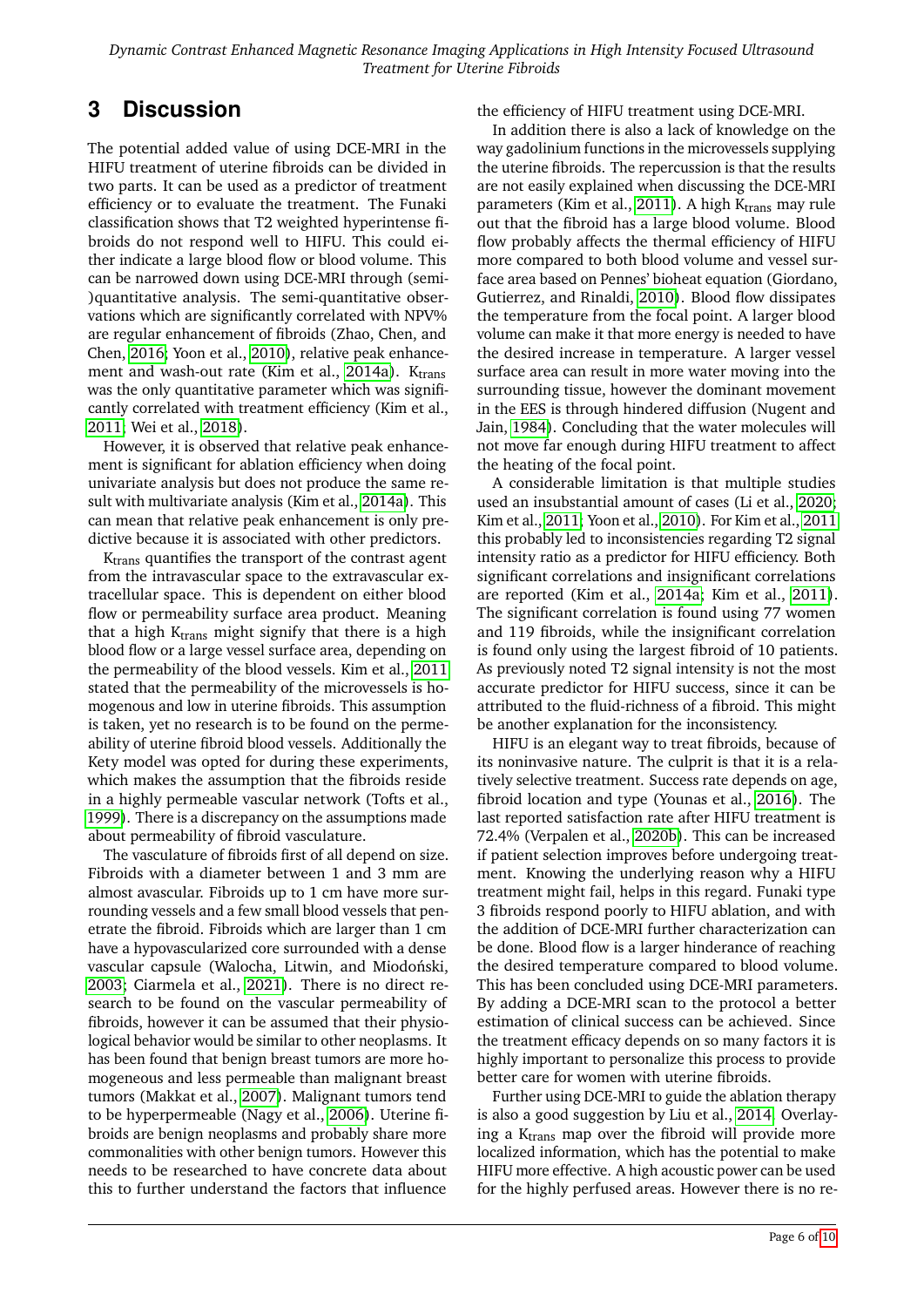search done on the feasibility of this method. There is a probability that the blood flow still dissipates the heat in a large rate or that the higher acoustic power is too damaging for surrounding tissues or near-field. The HIFU waves travel through the cutaneous, subcutaneous, and intermediary tissue layers before reaching the fibroid. This leads to undesirable heating, which may cause discomfort or irreversible damage of adipose tissue (Baron et al., [2014\)](#page-7-22). The research just showed the  $K_{trans}$  map on two cases to show the potential of the idea. It has not been tried and evaluated. So there is no information available on the success and reintervention rate after such a procedure.

Not a substantial amount of research has been done on the use of DCE-MRI for HIFU treatment of uterine fibroids, however the same results have been reproduced across multiple research groups. Making it more probable that the correlation between  $K_{trans}$  and NPV% and thus clinical success is a causal dependency. However, the small amounts of patients used in combination with the lack of research, does lead to a larger uncertainty regarding this correlation. Quantitative analysis, which is performed using mathematical models, and semi-quantitative analysis, which extracts information out of the time intensity curve, differ in reproducibility. Quantitative DCE parameters are known to be absolute (Gordon et al., [2014\)](#page-7-12). Yet this does not guarantee reproducibility.  $V_e$  and enhancement are reproducible within patients and thus suitable to use to track changes as treatment progresses.  $K<sub>trans</sub>$  and  $K<sub>ep</sub>$  have a larger variance, but if corrected for measurement errors still usable. Reductions of more than 14% and increases larger than 16% can still be detected in a group of 16 patients, and nevertheless be clinically significant (Galbraith et al., [2002\)](#page-7-23). The disadvantage of semiquantitative analysis is that subjective factors, such as injection protocol, contrast agent properties, sequence parameters, scan duration, amount of contrast agent and hardware setting, influence the results (Gordon et al., [2014\)](#page-7-12). Meaning that it is difficult to compare the parameters to each other, since these subjective factors induce a larger variance.

Using DCE-MRI to evaluate the treated uterine fibroids can provide more information on the physiology after treatment. This research has not been performed on uterine fibroids. The mouse tumor model has been characterized after ablation with  $K_{trans}$  and  $V_e$ , which explains the mechanisms happening the following days after ablation (Hijnen et al., [2012;](#page-7-18) Jacobs et al., [2015\)](#page-7-19). This information is useful to gain understanding of the DCE-MRI parameters within the fibroids, however it cannot be used in the clinic to help the evaluation of the procedure. Using a  $K<sub>trans</sub>$  map to find residual perfused tumor cells after treatment of prostate cancer seems like an interesting approach that could possibly be adopted for uterine fibroids. The  $K_{trans}$  map were compared to T2 weighted MR images. The  $K<sub>trans</sub>$  map depicted more accurately where the residual tumor cells were residing. A better comparison would be with

T1 weighted MR images, since those are used to evaluate the NPV%. T1 and T2 weighted MR scans are compared and a low signal intensity on T1 scans provided more histologically accurate NPV, since the signal intensity on T2 weighted scan cannot differentiate between edema, vascularity and degeneration (Mindjuk et al., [2015\)](#page-8-10). Uterine fibroids do differ from tumors, since the former are benign neoplasms and the latter malignant. The physiological differences between the two are yet to be researched.

#### **3.1 Future perspective**

There are multiple gaps of knowledge regarding using DCE-MRI during the HIFU treatment of uterine fibroids, which lead to inconsistencies. Research on the vascular characteristics, e.g. permeability, of uterine fibroids can get rid of some of the taken assumptions. The notion that heterogeneous Funaki type 3 fibroids can be treated by adapting acoustic power to a  $K<sub>trans</sub>$  map has potential to improve this treatment. The higher end of the acoustic power needs to be tested, to ensure that it will affect the fibroids without causing safety concerns in adjacent tissues.

The ablation evaluation needs to be studied on fibroids using DCE-MRI. There is no knowledge on the DCE parameters after treatment. Perhaps there is are more correlations to be found compared to NPV%. For example DCE parameters could give a more accurate prediction on regrowth or reintervention rates.

# **4 Conclusion**

DCE-MRI may help in the selection process to classify uterine fibroid suitability for HIFU. The quantitative parameters derived from DCE-MRI using Tofts/Kety modelling provide more insights on the vascularity. A large blood flow hinders the tissue to reach the necessary temperature to induce coagulative necrosis. DCE-MRI can provide added value by further classifying the T2 hyperintense fibroids, which can either be the result of a high blood volume or flow, which eventually may result in a better patient selection prior to treatment. Further options like using a  $K_{trans}$  map to adapt acoustic power and finding residual tumor cells need to be further researched in order to conclude that it is a viable option.

# **Bibliography**

<span id="page-6-0"></span>Al-Fozan, Haya et al. (Nov. 2002). "Cost analysis of myomectomy, hysterectomy, and uterine artery embolization". In: *American Journal of Obstetrics Gynecology* 187 (5), pp. 1401–1404. issn: 0002-9378. doi: [10.1067/MOB.2002.127374](https://doi.org/10.1067/MOB.2002.127374).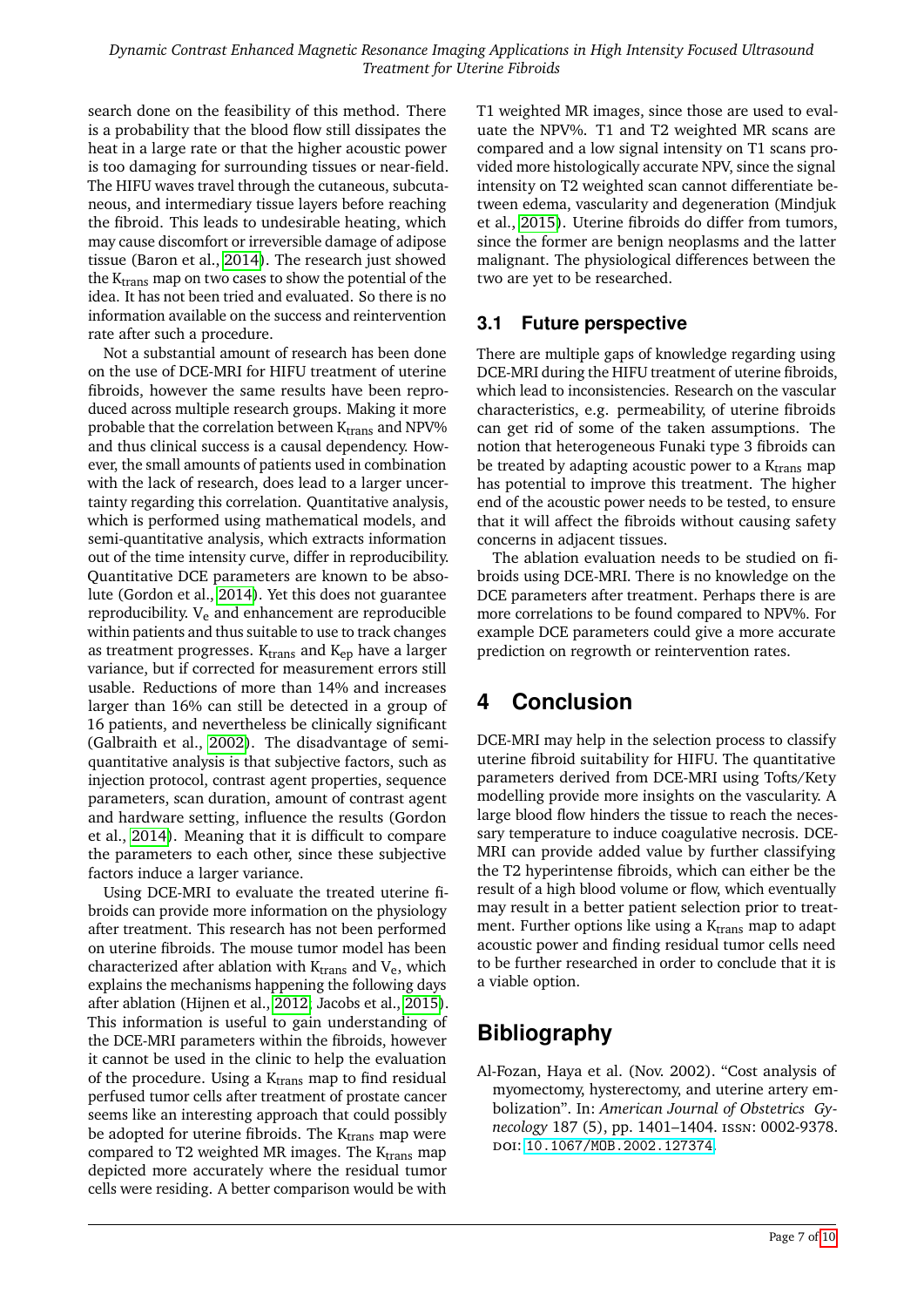- <span id="page-7-2"></span>Babashov, V. et al. (Mar. 2015). "Magnetic Resonance-Guided High-Intensity Focused Ultrasound (MRgHIFU) for Treatment of Symptomatic Uterine Fibroids: An Economic Analysis". In: *Ontario Health Technology Assessment Series* 15 (5), p. 1. issn: 19157398.
- <span id="page-7-0"></span>Baird, D. D. et al. (Sept. 2017). "Epidemiology of uterine fibroids: a systematic review". In: *BJOG: An International Journal of Obstetrics and Gynaecology* 124 (10), pp. 1501–1512. issn: 14710528. doi: [10.1111/1471-0528.14640/FORMAT/PDF](https://doi.org/10.1111/1471-0528.14640/FORMAT/PDF).
- <span id="page-7-4"></span>Barnard, Emily P. et al. (May 2017). "Periprocedural outcomes comparing fibroid embolization and focused ultrasound: a randomized controlled trial and comprehensive cohort analysis". In: *American Journal of Obstetrics and Gynecology* 216 (5), 500.e1– 500.e11. ISSN: 10976868. DOI: [10.1016/j.ajog.](https://doi.org/10.1016/j.ajog.2016.12.177) [2016.12.177](https://doi.org/10.1016/j.ajog.2016.12.177).
- <span id="page-7-22"></span>Baron, Paul et al. (Oct. 2014). "In vivo T2-based MR thermometry in adipose tissue layers for highintensity focused ultrasound near-field monitoring". In: *Magnetic Resonance in Medicine* 72 (4), pp. 1057– 1064. issn: 15222594. doi: [10.1002/mrm.25025](https://doi.org/10.1002/mrm.25025).
- <span id="page-7-15"></span>Chen, L. et al. (1993). "Effect of blood perfusion on the ablation of liver parenchyma with high-intensity focused ultrasound". In: *Physics in medicine and biology* 38 (11), pp. 1661–1673. issn: 0031-9155. doi: [10.1088/0031-9155/38/11/011](https://doi.org/10.1088/0031-9155/38/11/011).
- <span id="page-7-10"></span>Chu, Katrina F. and Damian E. Dupuy (Mar. 2014). *Thermal ablation of tumours: Biological mechanisms* and advances in therapy. DOI: [10.1038/nrc3672](https://doi.org/10.1038/nrc3672).
- <span id="page-7-20"></span>Ciarmela, Pasquapina et al. (Sept. 2021). "Uterine fibroid vascularization: from morphological evidence to clinical implications". In: *Reproductive BioMedicine Online* 0 (0). ISSN: 1472-6483. DOI: 10.1016/J. [RBMO.2021.09.005](https://doi.org/10.1016/J.RBMO.2021.09.005).
- <span id="page-7-5"></span>Copelan, Alexander et al. (Dec. 2015). "High-Intensity Focused Ultrasound: Current Status for Image-Guided Therapy". In: *Seminars in Interventional Radiology* 32 (4), pp. 398–415. ISSN: 10988963. DOI: [10.1055/s-0035-1564793](https://doi.org/10.1055/s-0035-1564793).
- <span id="page-7-1"></span>Cruz, Maria D Syl De La and Edward M Buchanan (2017). *Diagnosis and Management of Uterine Fibroids*.
- <span id="page-7-11"></span>Cuenod, C. A. and D. Balvay (2013). *Perfusion and vascular permeability: Basic concepts and measurement in DCE-CT and DCE-MRI.* DOI: 10.1016/j.diii. [2013.10.010](https://doi.org/10.1016/j.diii.2013.10.010).
- <span id="page-7-7"></span>Elhelf, I. A.Shehata et al. (June 2018). *High intensity focused ultrasound: The fundamentals, clinical applications and research trends.* DOI: [10.1016/j.diii.](https://doi.org/10.1016/j.diii.2018.03.001) [2018.03.001](https://doi.org/10.1016/j.diii.2018.03.001).
- <span id="page-7-8"></span>Funaki, Kaoru et al. (2007). "Magnetic resonanceguided focused ultrasound surgery for uterine fibroids: relationship between the therapeutic effects and signal intensity of preexisting T2-weighted magnetic resonance images". In: *American Journal of Obstetrics and Gynecology* 196 (2), 184.e1–184.e6. issn: 00029378. DOI: [10.1016/j.ajog.2006.08.030](https://doi.org/10.1016/j.ajog.2006.08.030).
- <span id="page-7-23"></span>Galbraith, Susan M. et al. (2002). "Reproducibility of dynamic contrast-enhanced MRI in human muscle and tumours: Comparison of quantitative and semiquantitative analysis". In: *NMR in Biomedicine* 15 (2), pp. 132-142. ISSN: 09523480. DOI: [10.1002/](https://doi.org/10.1002/nbm.731) [nbm.731](https://doi.org/10.1002/nbm.731).
- <span id="page-7-21"></span>Giordano, Mauricio A., Gustavo Gutierrez, and Carlos Rinaldi (2010). "Fundamental solutions to the bioheat equation and their application to magnetic fluid hyperthermia". In: *International Journal of Hyperthermia* 26 (5), pp. 475–484. issn: 14645157. doi: [10.3109/02656731003749643](https://doi.org/10.3109/02656731003749643).
- <span id="page-7-12"></span>Gordon, Yaron et al. (2014). "Dynamic contrastenhanced magnetic resonance imaging: fundamentals and application to the evaluation of the peripheral perfusion." In: *Cardiovascular diagnosis and therapy* 4 (2). <br/>, pp. 147–14764. issn: 2223-3652. doi: [10.3978/j.issn.2223-3652.2014.03.01](https://doi.org/10.3978/j.issn.2223-3652.2014.03.01).
- <span id="page-7-9"></span>Guzman, Monica L. et al. (June 2005). "The sesquiterpene lactone parthenolide induces apoptosis of human acute myelogenous leukemia stem and progenitor cells". In: *Blood* 105 (11), pp. 4163–4169. issn: 00064971. poi: [10.1182/blood-2004-10-4135](https://doi.org/10.1182/blood-2004-10-4135).
- <span id="page-7-6"></span>Haar, Gail ter (2016). *HIFU tissue ablation: Concept* and devices. poi: 10.1007/978-3-319-22536-4<sub>-1</sub>.
- <span id="page-7-18"></span>Hijnen, Nicole M. et al. (Mar. 2012). "Tumour hyperthermia and ablation in rats using a clinical MR-HIFU system equipped with a dedicated small animal setup". In: *International Journal of Hyperthermia* 28 (2), pp. 141–155. issn: 02656736. doi: [10.3109/](https://doi.org/10.3109/02656736.2011.648137) [02656736.2011.648137](https://doi.org/10.3109/02656736.2011.648137).
- <span id="page-7-13"></span>Ibrahim, Michael A., Bita Hazhirkarzar, and Arthur B. Dublin (July 2021). "Gadolinium Magnetic Resonance Imaging". In: *StatPearls*.
- <span id="page-7-19"></span>Jacobs, Igor et al. (Nov. 2015). "Cluster analysis of DCE-MRI data identifies regional tracer-kinetic changes after tumor treatment with high intensity focused ultrasound". In: *NMR in Biomedicine* 28 (11), pp. 1443– 1454. issn: 10991492. doi: [10.1002/nbm.3406](https://doi.org/10.1002/nbm.3406).
- <span id="page-7-17"></span>Kim, Young-Sun et al. (2011). *Dynamic Contrast-Enhanced Magnetic Resonance Imaging Predicts Immediate Therapeutic Response of Magnetic Resonance-Guided High-Intensity Focused Ultrasound Ablation of Symptomatic Uterine Fibroids*.
- <span id="page-7-16"></span>Kim, Young Sun et al. (Feb. 2014a). "Techniques to expand patient selection for MRI-guided high-intensity focused ultrasound ablation of uterine fibroids". In: *American Journal of Roentgenology* 202 (2), pp. 443– 451. issn: 0361803X. doi: [10.2214/AJR.13.10753](https://doi.org/10.2214/AJR.13.10753).
- <span id="page-7-14"></span>Kim, Young Sun et al. (Nov. 2014b). "Uterine fibroids: Semiquantitative perfusion MR imaging parameters associated with the intraprocedural and immediate postprocedural treatment efficiencies of MR imagingguided high-intensity focused ultrasound ablation". In: *Radiology* 273 (2), pp. 462–471. issn: 15271315. doi: [10.1148/radiol.14132719](https://doi.org/10.1148/radiol.14132719).
- <span id="page-7-3"></span>Kong, Chung Y. et al. (July 2014). "MRI-Guided Focused Ultrasound Surgery for Uterine Fibroid Treatment: A Cost-Effectiveness Analysis". In: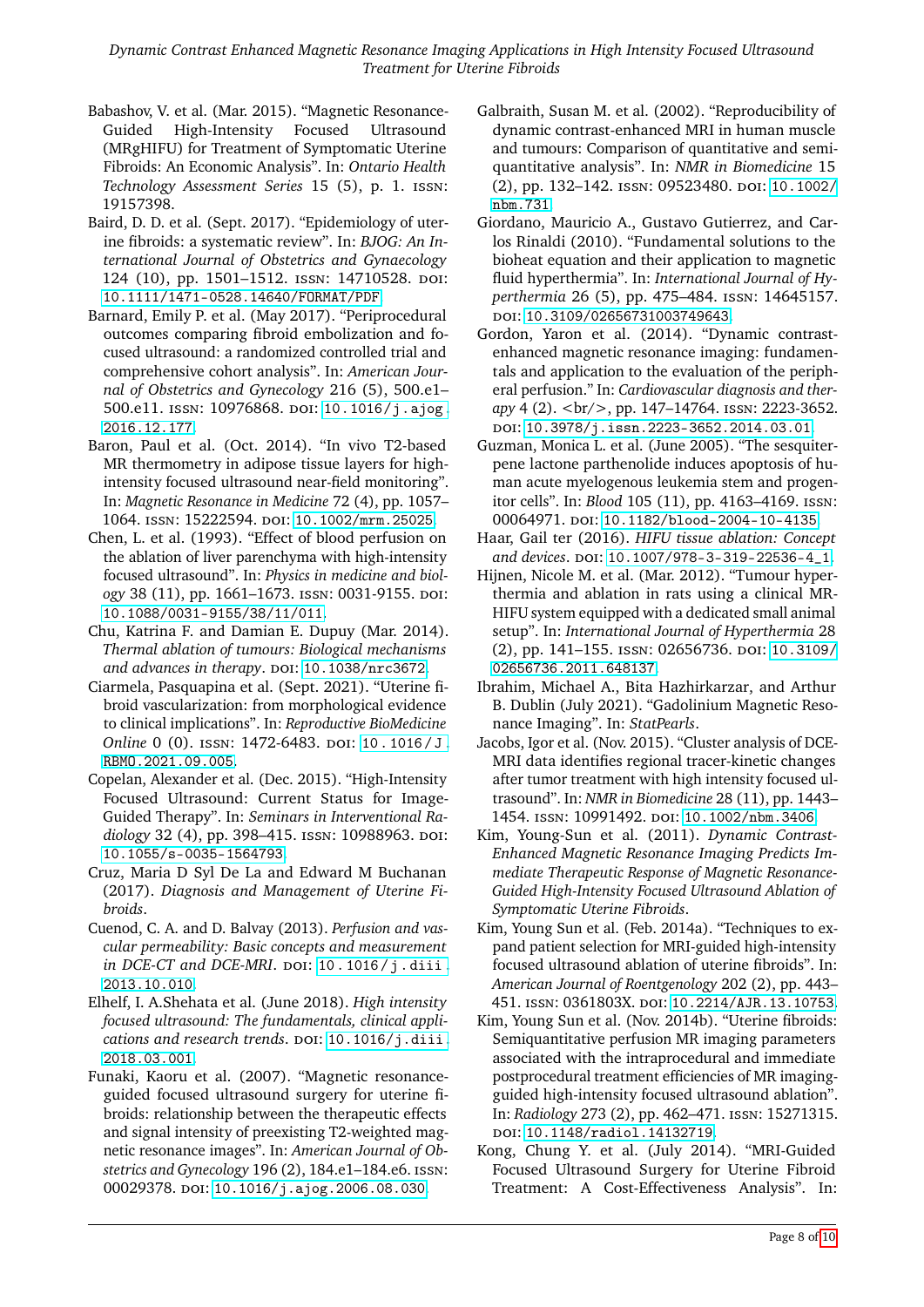*Dynamic Contrast Enhanced Magnetic Resonance Imaging Applications in High Intensity Focused Ultrasound Treatment for Uterine Fibroids*

*http://dx.doi.org/10.2214/AJR.13.11446* 203 (2), pp. 361-371. ISSN: 15463141. DOI: [10.2214/AJR.](https://doi.org/10.2214/AJR.13.11446) [13.11446](https://doi.org/10.2214/AJR.13.11446).

- <span id="page-8-8"></span>Leblang, Suzanne D., Katherine Hoctor, and Fred L. Steinberg (Jan. 2010). "Leiomyoma shrinkage after MRI-guided focused ultrasound treatment: Report of 80 patients". In: *American Journal of Roentgenology* 194 (1), pp. 274–280. issn: 0361803X. doi: [10 .](https://doi.org/10.2214/AJR.09.2842) [2214/AJR.09.2842](https://doi.org/10.2214/AJR.09.2842).
- <span id="page-8-18"></span>Li, Chenxia et al. (Aug. 2020). "Magnetic resonanceguided high-intensity focused ultrasound of uterine fibroids: whole-tumor quantitative perfusion for prediction of immediate ablation response". In: *Acta Radiologica* 61 (8), pp. 1125–1133. issn: 16000455. doi: [10.1177/0284185119891692](https://doi.org/10.1177/0284185119891692).
- <span id="page-8-17"></span>Liu, Jing et al. (Nov. 2014). "Volume transfer constant (Ktrans) maps from dynamic contrast enhanced MRI as potential guidance for MR-guided high intensity focused ultrasound treatment of hypervascular uterine fibroids". In: *Magnetic Resonance Imaging* 32 (9), pp. 1156-1161. ISSN: 18735894. DOI: [10.1016/j.](https://doi.org/10.1016/j.mri.2014.05.005) [mri.2014.05.005](https://doi.org/10.1016/j.mri.2014.05.005).
- <span id="page-8-2"></span>Longo, Dan L. and Serdar E. Bulun (2013). "Mechanisms of disease: Uterine fibroids". In: *New England Journal of Medicine* 369 (14), pp. 1344–1355. issn: 1533-4406. doi: [10.1056/NEJMra1209993](https://doi.org/10.1056/NEJMra1209993).
- <span id="page-8-20"></span>Makkat, Smitha et al. (June 2007). "Quantification of perfusion and permeability in breast tumors with a deconvolution-based analysis of second-bolus T1- DCE data". In: *Journal of Magnetic Resonance Imaging* 25 (6), pp. 1159-1167. ISSN: 10531807. DOI: [10.](https://doi.org/10.1002/jmri.20937) [1002/jmri.20937](https://doi.org/10.1002/jmri.20937).
- <span id="page-8-10"></span>Mindjuk, Irene et al. (May 2015). "MRI predictors of clinical success in MR-guided focused ultrasound (MRgFUS) treatments of uterine fibroids: results from a single centre". In: *European Radiology* 25 (5), pp. 1317-1328. ISSN: 14321084. DOI: 10. 1007/ [s00330-014-3538-6](https://doi.org/10.1007/s00330-014-3538-6).
- <span id="page-8-21"></span>Nagy, Janice A. et al. (May 2006). "Permeability properties of tumor surrogate blood vessels induced by VEGF-A". In: *Laboratory Investigation 2006 86:8* 86 (8), pp. 767–780. issn: 1530-0307. doi: [10.1038/](https://doi.org/10.1038/LABINVEST.3700436) [LABINVEST.3700436](https://doi.org/10.1038/LABINVEST.3700436).
- <span id="page-8-22"></span>Nugent, Lawrence J and Rakeshk Jain (Jan. 1984). *Extravascular Diffusion in Normal and Neoplastic Tissues*. Carnegie-Mellon University, pp. 238–244.
- <span id="page-8-4"></span>Olejek, Anita, Katarzyna Olszak-Wąsik, and Anna Czerwinska-Bednarska (2016). *Long-term intermittent pharmacological therapy of uterine fibroids - A possibility to avoid hysterectomy and its negative consequences*. doi: [10.5114/pm.2016.58774](https://doi.org/10.5114/pm.2016.58774).
- <span id="page-8-12"></span>Peng, Song et al. (Apr. 2015). "Factors influencing the dosimetry for high-intensity focused ultrasound ablation of uterine fibroids". In: *Medicine (United States*) 94 (13). ISSN: 15365964. DOI: [10.1097/MD.](https://doi.org/10.1097/MD.0000000000000650) [0000000000000650](https://doi.org/10.1097/MD.0000000000000650).
- <span id="page-8-19"></span>Rouvière, Olivier et al. (Jan. 2010). "Prostate cancer transrectal HIFU ablation: Detection of local recurrences using T2-weighted and dynamic contrast-

enhanced MRI". In: *European Radiology* 20 (1), pp. 48–55. ISSN: 09387994. DOI: [10.1007/s00330-](https://doi.org/10.1007/s00330-009-1520-5) [009-1520-5](https://doi.org/10.1007/s00330-009-1520-5).

- <span id="page-8-16"></span>Sapareto, Stephen A. and William C. Dewey (Apr. 1984). "Thermal dose determination in cancer therapy". In: *International Journal of Radiation Oncology, Biology, Physics* 10 (6), pp. 787–800. issn: 0360- 3016. doi: [10.1016/0360-3016\(84\)90379-1](https://doi.org/10.1016/0360-3016(84)90379-1).
- <span id="page-8-7"></span>Siedek, Florian et al. (2019). *Magnetic Resonance-Guided High-Intensity Focused Ultrasound (MR-HIFU): Technical Background and Overview of Current Clinical Applications (Part 1).* DOI: [10.1055/a-0817-](https://doi.org/10.1055/a-0817-5645) [5645](https://doi.org/10.1055/a-0817-5645).
- <span id="page-8-3"></span>Sohn, Geum Seon et al. (Mar. 2018). "Current medical treatment of uterine fibroids". In: *Obstetrics Gynecology Science* 61 (2), p. 192. ISSN: 22878580. DOI: [10.5468/OGS.2018.61.2.192](https://doi.org/10.5468/OGS.2018.61.2.192).
- <span id="page-8-1"></span>Stewart, E. A. et al. (2003). "High cumulative incidence of uterine leiomyoma in black and white women: Ultrasound evidence". In: *Am J Obstet Gynecol* 188 (1), pp. 100–107.
- <span id="page-8-11"></span>Stewart, Elizabeth A. et al. (Aug. 2007). "Sustained relief of leiomyoma symptoms by using focused ultrasound surgery". In: *Obstetrics and gynecology* 110 (2 Pt 1), pp. 279–287. issn: 0029-7844. doi: [10.](https://doi.org/10.1097/01.AOG.0000275283.39475.F6) [1097/01.AOG.0000275283.39475.F6](https://doi.org/10.1097/01.AOG.0000275283.39475.F6).
- <span id="page-8-0"></span>Stewart, Elizabeth A. et al. (June 2016). "Uterine fibroids". In: *Nature Reviews Disease Primers* 2. issn: 2056676X. poi: [10.1038/nrdp.2016.43](https://doi.org/10.1038/nrdp.2016.43).
- <span id="page-8-13"></span>Tofts, Paul S. (Jan. 1997). "Modeling tracer kinetics in dynamic Gd-DTPA MR imaging". In: *Journal of Magnetic Resonance Imaging* 7 (1), pp. 91–101. issn: 1522-2586. doi: [10.1002/JMRI.1880070113](https://doi.org/10.1002/JMRI.1880070113).
- <span id="page-8-14"></span>Tofts, Paul S et al. (1999). *Estimating Kinetic Parameters From Dynamic Contrast-Enhanced T 1-Weighted MRI of a Diffusable Tracer: Standardized Quantities and Symbols*, pp. 223–232.
- <span id="page-8-9"></span>Verpalen, Inez M. et al. (Nov. 2019). "Magnetic resonance-high intensity focused ultrasound (MR-HIFU) therapy of symptomatic uterine fibroids with unrestrictive treatment protocols: A systematic review and meta-analysis". In: *European Journal of Radiology* 120. ISSN: 18727727. DOI: [10.1016/j.](https://doi.org/10.1016/j.ejrad.2019.108700) [ejrad.2019.108700](https://doi.org/10.1016/j.ejrad.2019.108700).
- <span id="page-8-6"></span>Verpalen, Inez M. et al. (May 2020a). "The Focused Ultrasound Myoma Outcome Study (FUMOS); a retrospective cohort study on long-term outcomes of MR-HIFU therapy". In: *European Radiology* 30 (5), pp. 2473-2482. ISSN: 14321084. DOI: 10.1007/ [s00330-019-06641-7](https://doi.org/10.1007/s00330-019-06641-7).
- <span id="page-8-15"></span>Verpalen, Inez M. et al. (Oct. 2020b). "Use of multiparametric MRI to characterize uterine fibroid tissue types". In: *Magnetic Resonance Materials in Physics, Biology and Medicine* 33 (5), pp. 689–700. issn: 13528661. doi: [10.1007/s10334-020-00841-9](https://doi.org/10.1007/s10334-020-00841-9).
- <span id="page-8-5"></span>Vilos, George A. et al. (2015). "The Management of Uterine Leiomyomas". In: *Journal of Obstetrics and Gynaecology Canada* 37 (2), pp. 157–178. issn: